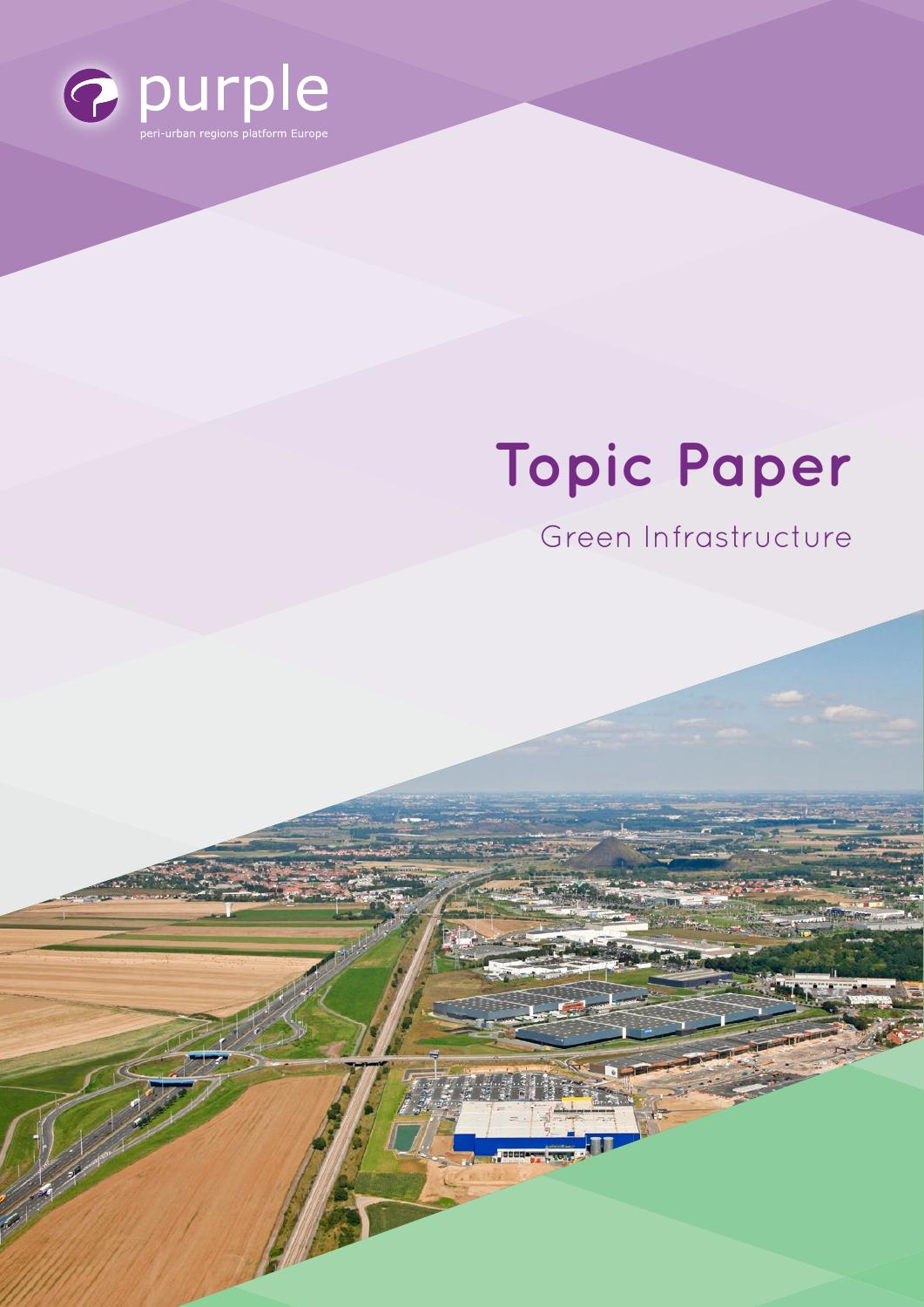

# **Contents**

| <b>Series Introduction</b>                                       | $\overline{\mathbf{3}}$ |
|------------------------------------------------------------------|-------------------------|
| 1. Understanding Peri-Urban                                      | $\overline{\mathbf{4}}$ |
| 2. Peri-urban Green Infrastructure                               | 5                       |
| 3. Relevant policy contexts                                      | 8                       |
| 4. The nature of Green Infrastructure in peri-urban areas        | 10                      |
| 5. Opportunities and threats for peri-urban Green Infrastructure | 13                      |
| 6. Developing an agenda for peri-urban Green Infrastructure      | 14                      |
| 7. Questions for policy-makers                                   | 15                      |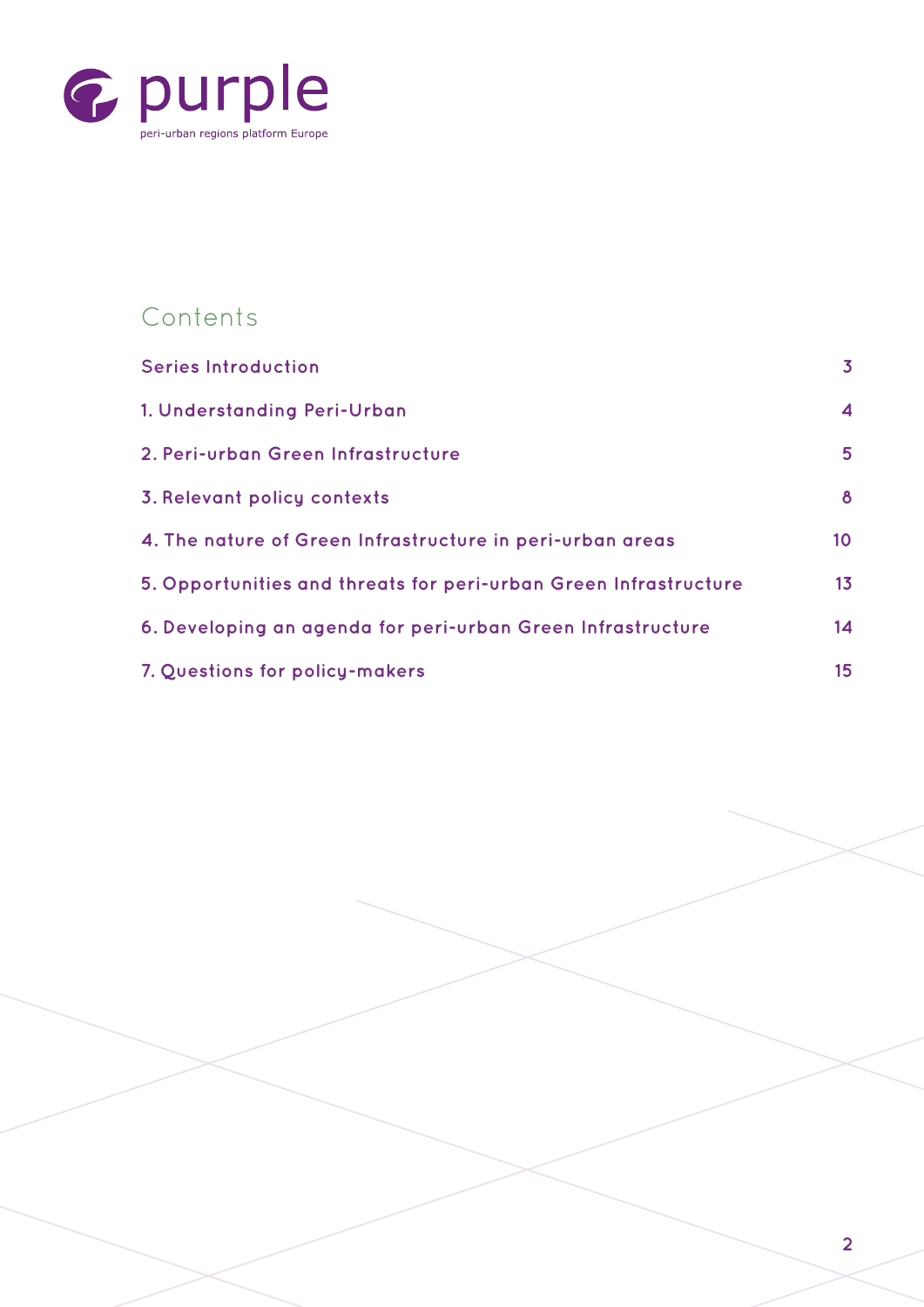

## **Series Introduction**

Each PURPLE Topic Paper aims to raise and explore an issue of importance for periurban areas and with specific peri-urban dimensions. They are aimed at a general readership of interested parties but with a particular focus upon policy-makers and politicians.

Around and between cities, especially in densely populated regions, are significant and growing peri-urban areas which are often overlooked and misunderstood. Here there is a high diversity of land uses and important and productive agricultural land and open space. This is often unrecognised or undervalued in current policy development which is too often compartmentalised into urban and rural actions.

The Topic Papers are intended to stimulate debate and activity. They are not intended as polemic and should not, for example, be regarded as "policy position papers". Each is written as a stand-alone document forming part of a complementary series of papers; ideally they will serve as starting points for further investigation and detailed work.

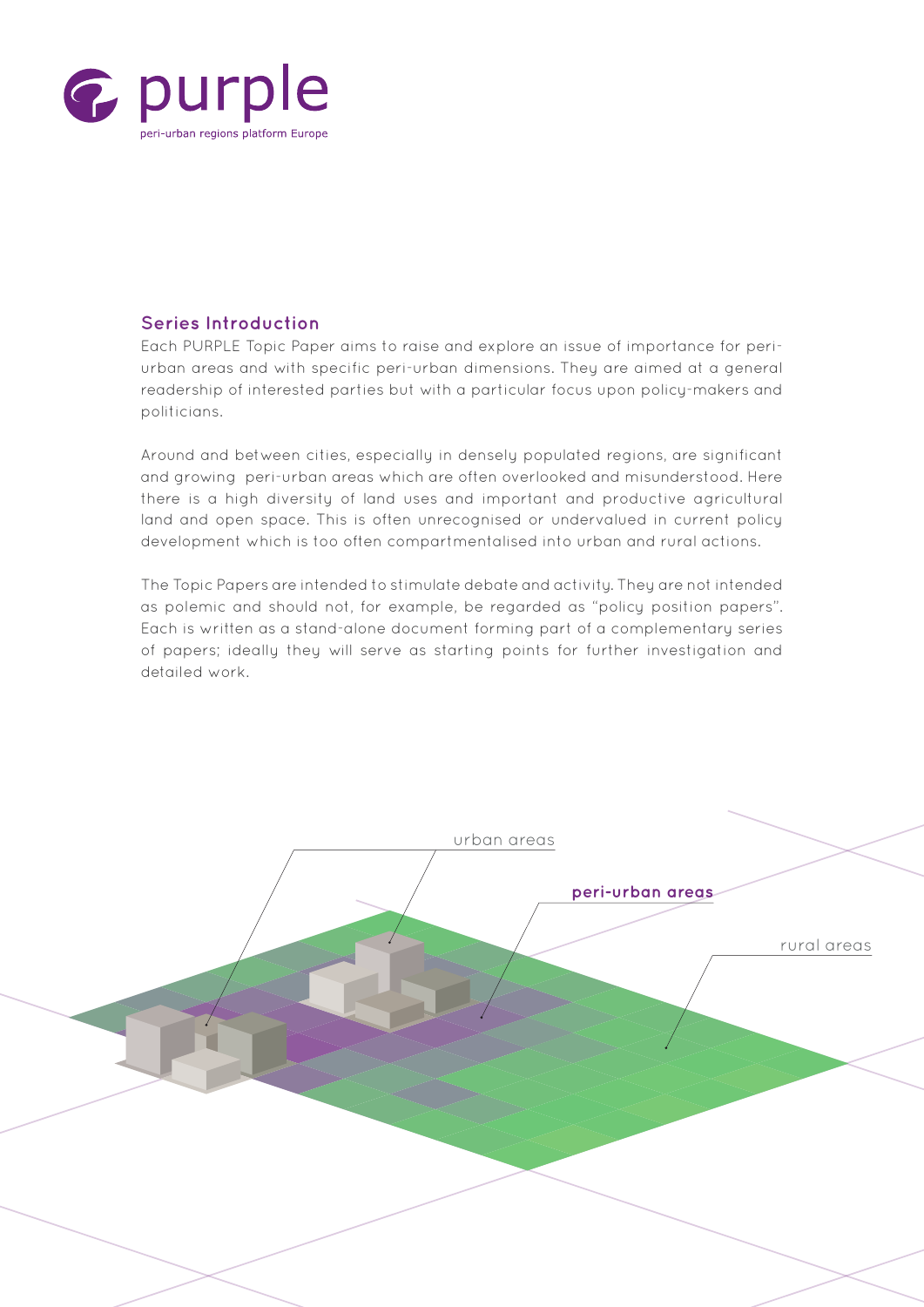

## **1. Understanding Peri-Urban**

It is important that the reader is offered some sort of explanation of what PURPLE means by peri-urban. It is a concept that has proved extremely difficult to define but relatively straightforward to characterise. In the past PURPLE has tried to capture these characteristics in a number of different ways.

#### **For example:**

*"Peri-urban areas are themselves a mix of urban and rural. They contain high proportions of agriculture, productive woodland and forest close to Europe's cities as well as high value landscapes and open space.*

*They are functionally diverse, being on the one hand important for farming, forestry and food production, often within or adjacent to protected landscapes, but they are also the location for major infrastructure, including transport, as well as for water storage, waste disposal facilities, processing and industry.*

*The crowded nature of these areas means there are conflicting pressures on land use (which also drives up land values) and competition for finite natural resources, together with a high risk of land fragmentation".*

Elsewhere we have said that: *"Peri-urban areas are where urban and rural features coexist. Suburbs, towns and villages together with essential infrastructure (transport, waste, energy etc.) serve large populations. But between and alongside this development,*  *there is another world of open space, forests and woodlands – and [...] important farming and food production. There are growing pressures on peri-urban space and resources (particularly water) which are complex and contradictory."*

*"Peri-urban areas are often seen as attractive places to live and work that offer a high quality of life. The upside of this is a dynamism exemplified by economic success and business growth often clustered around innovation centres, airports and other wellconnected transport interchanges.*

*But in some areas, people are moving from city centres to peri-urban areas because of the availability of more desirable housing and lifestyles, and this can create social imbalances. For many peri-urban areas there is a down side of success and growth in terms of rising land values, urban sprawl, increased traffic, unsustainable use of resources and potential negative impacts on the very environment and landscapes which make these territories attractive in the first place".*

We accept that there is no universal consensus over the meaning of the term peri-urban, and are fully aware that a set definition which works in all circumstances remains elusive to arrive at. Nevertheless, this hopefully gives a clear idea of PURPLE's sense of what peri-urban is like and about.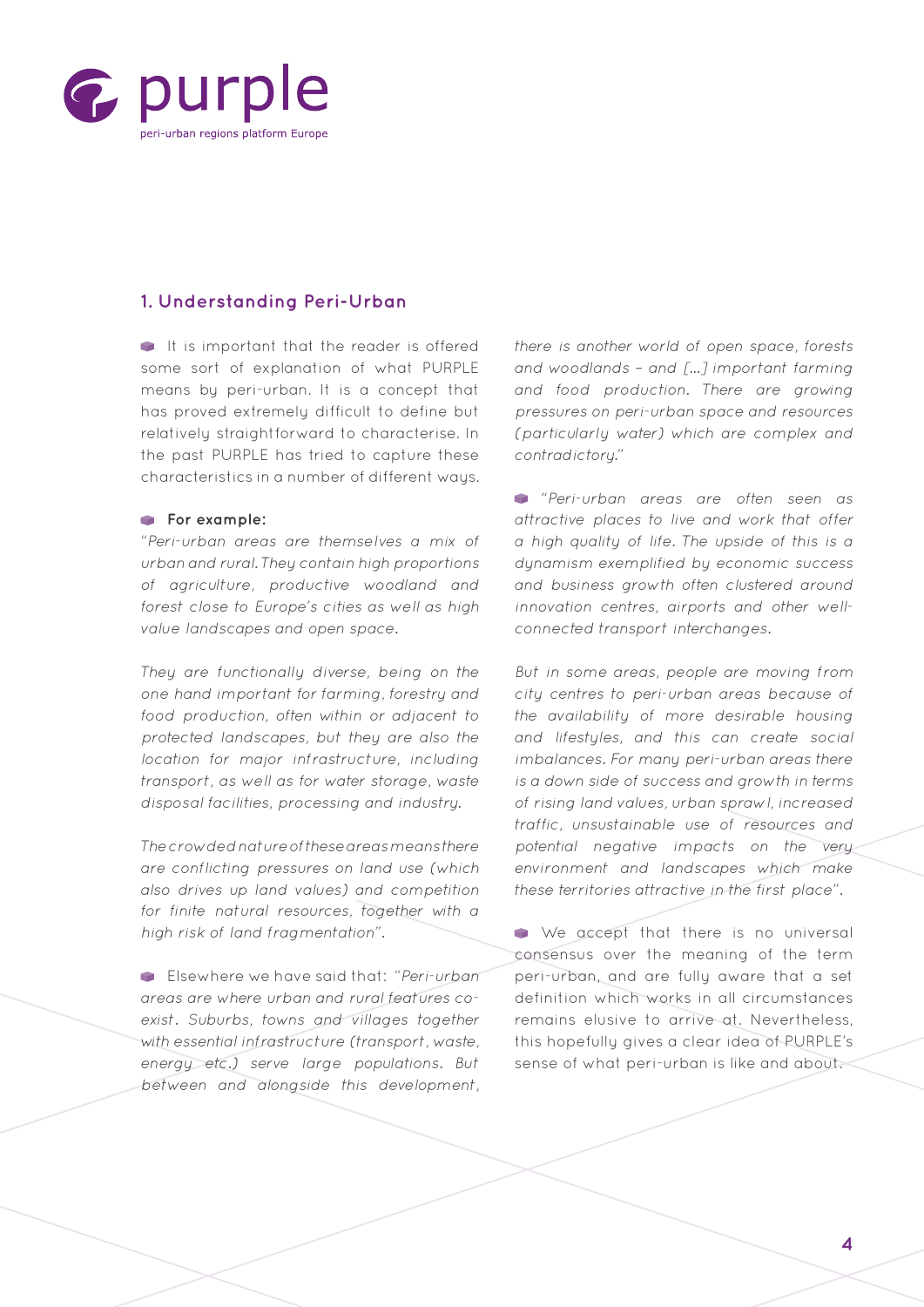

## **2. Peri-urban Green Infrastructure**

The concept of Green Infrastructure (GI) is defined in different ways by various bodies and individuals within Europe and beyond. The EU institutions themselves have opted for a catch-all definition: "Green Infrastructure can be broadly defined as a strategically planned network of high quality natural and semi-natural areas (landscapes) with other environmental features, which is designed and managed to deliver a wide range of ecosystem services, play a role in a sustainable landscape in relation to climate change and protect biodiversity in both rural and urban settings".

That is broad indeed. For the purposes of this paper we will accept the above but will add focus by highlighting this helpful addition from Natural England: "Green Infrastructure includes established green spaces and new sites and should thread through and surround the built environment and connect the urban area to its wider rural hinterland. Consequently it needs to be delivered at all spatial scales from sub-regional to local neighbourhood levels, accommodating both accessible natural green spaces within local communities and often much larger sites in the urban fringe and wider countryside".

The addition of the Natural England text brings a tighter peri-urban focus to our debate and also neatly reflects key points of our own thinking to which we will return.

Whilst definitions of GI such as those above are not universally preferred, they do contain the key elements of what we consider is central to GI. For example, GI is "strategically planned", it is not accidental or coincidental and it does not happen without human intervention.

Green Infrastructure can be contrasted to "built infrastructure", it consists of natural and semi-natural areas as opposed to other types of territory and those areas are of above average quality. Those natural areas MAY possess other environmental features. The GI in question is both designed and managed with one or more purposes (again, it is not accidental, incidental or wholly naturally occurring), and the purpose/s in question are related to climate change and/ or biodiversity. Such infrastructure is to be found in urban and rural settings – and by extrapolation, (although not stated in the quoted definitions), in peri-urban areas.

Some of the ways in which the above conditions are met with in practice should be regarded as requisite features without which we are not describing GI:

- **Function** that which the GI does must make a contribution in line with what the definitions describe.
- **Purpose** reason(s) why it is designed and managed in the way that it is, is in line with what the definitions describe.
- **Intentionality** there must be clear human intervention to establish the functions to serve the purpose(s).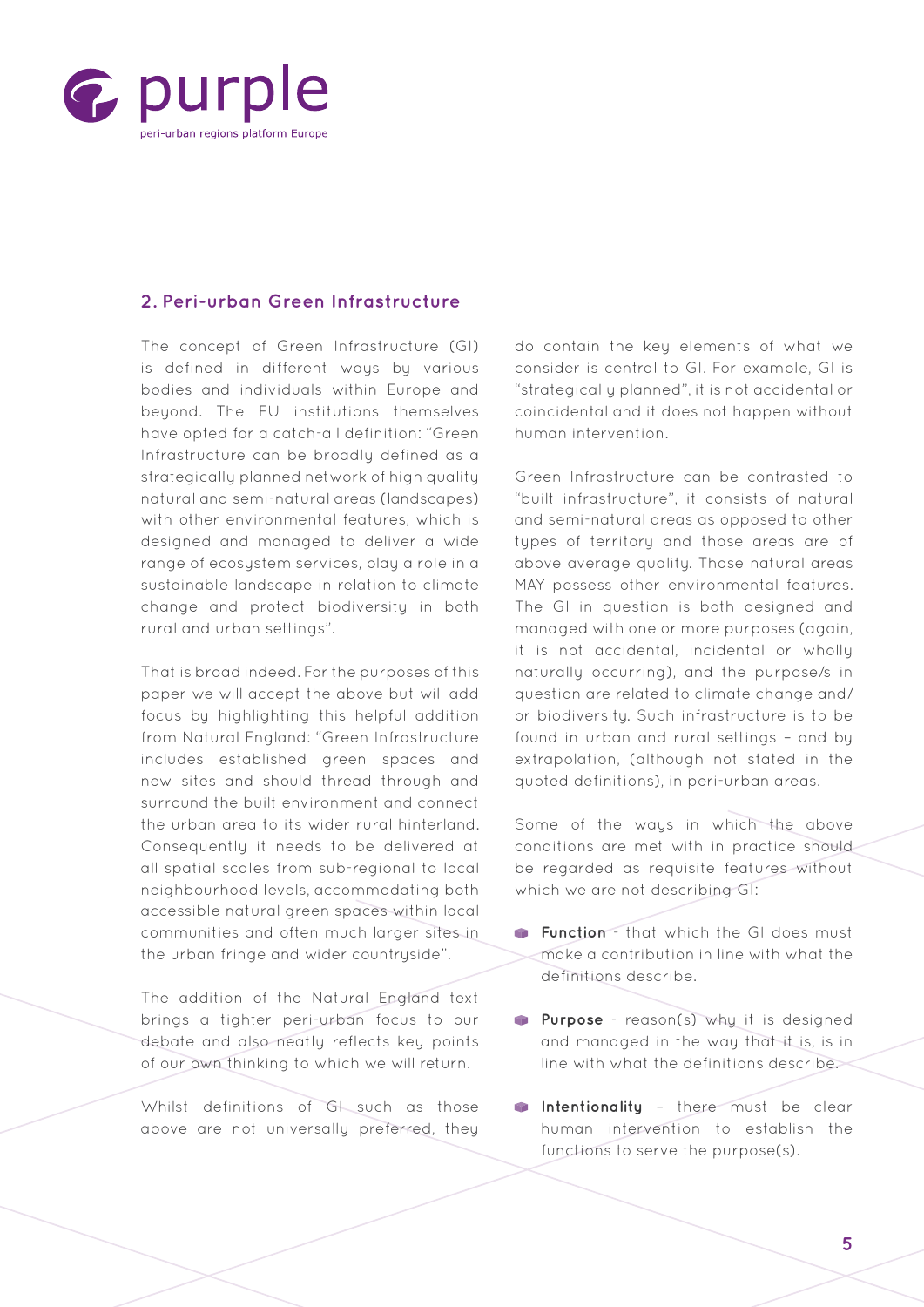

#### **An example:**

## GI Flood Alleviation

- **Function**: a bank is maintained to divert water from a local village.
- **Purpose**: this is done so that excess water runs into nearby fields as opposed to towards the village.
- **Intentionality**: the bank is deliberately maintained and the field surface intentionally left permeable.

The above applies to GI in general regardless of location. Of course our particular interest is in peri-urban GI and how that might in some way be specific or distinct from GI in other types of territory.

Sections 4 and 5 of this paper attempt to draw that out in some detail, but by way of a starting point, we might highlight the unique opportunities for GI offered by Peri-urban areas. Here we will find less irreversible development than is typical of more urban settings and more of a blank canvas upon which to draw; we will also find greater space and therefore greater scope. For example, green corridors bring greater benefit when they are more widely connected and are better able to deliver multiple benefits as a result – such a corridor might deliver both recreational and wildlife benefits going beyond what a narrower corridor might bring for instance.



In this context, it might be helpful to think about the nature of peri-urban landscape – that is intrinsically relevant to infrastructure creation and maintenance of course and also has the happy side-effect of making us think at a more macro level.

We might consider peri-urban landscape character to be distinct in a number of different ways:

- It is subject to a faster rate of change than other landscapes.
- It is generally highly prized (appreciated).
- **Land prices are typically high.**
- It is often "used"/visited by local and non-local residents.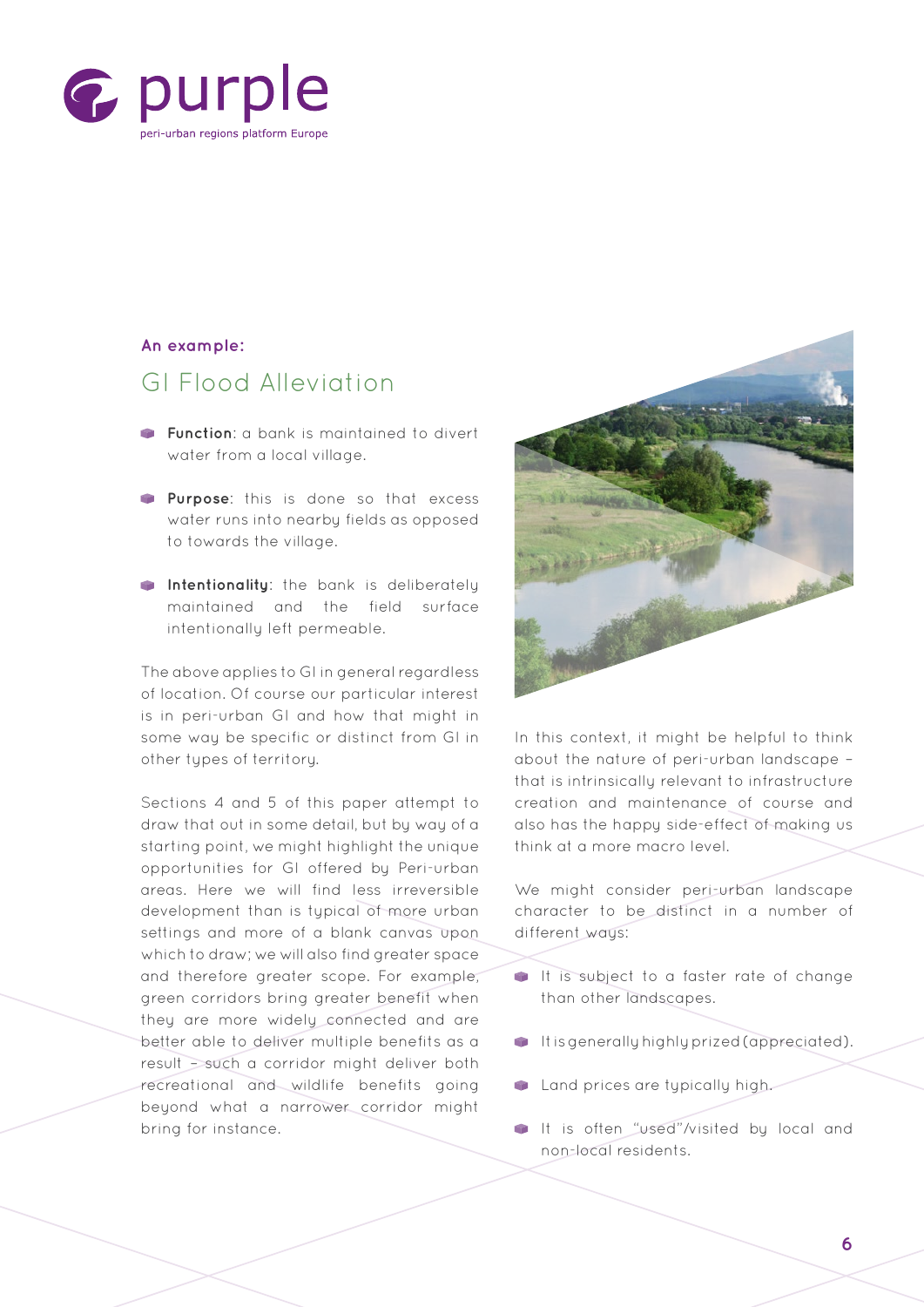

We might also think about how biodiversity is subject to distinct (or extreme degrees of) factors in peri-urban areas given landscape features such as:

- The degree of land fragmentation.
- The extent of multi-functional land use.
- The rate of changes in land use.

The Council of Europe's European Landscape Convention of 2000 makes no overt reference to Green Infrastructure, it does however specifically reference peri-urban and does point out that as far back as 2000 infrastructure development was one factor "accelerating the transformation of landscapes". Much emphasis in peri-urban areas is placed upon landscape protection and in managing landscape transformation. Balancing competing demands and needs is an archetypal characteristic of peri-urban and this applies at least as much in the context of landscape management as in any other. The connection between peri-urban (Green) Infrastructure Development and peri-urban landscape policy and practice should therefore be apparent.

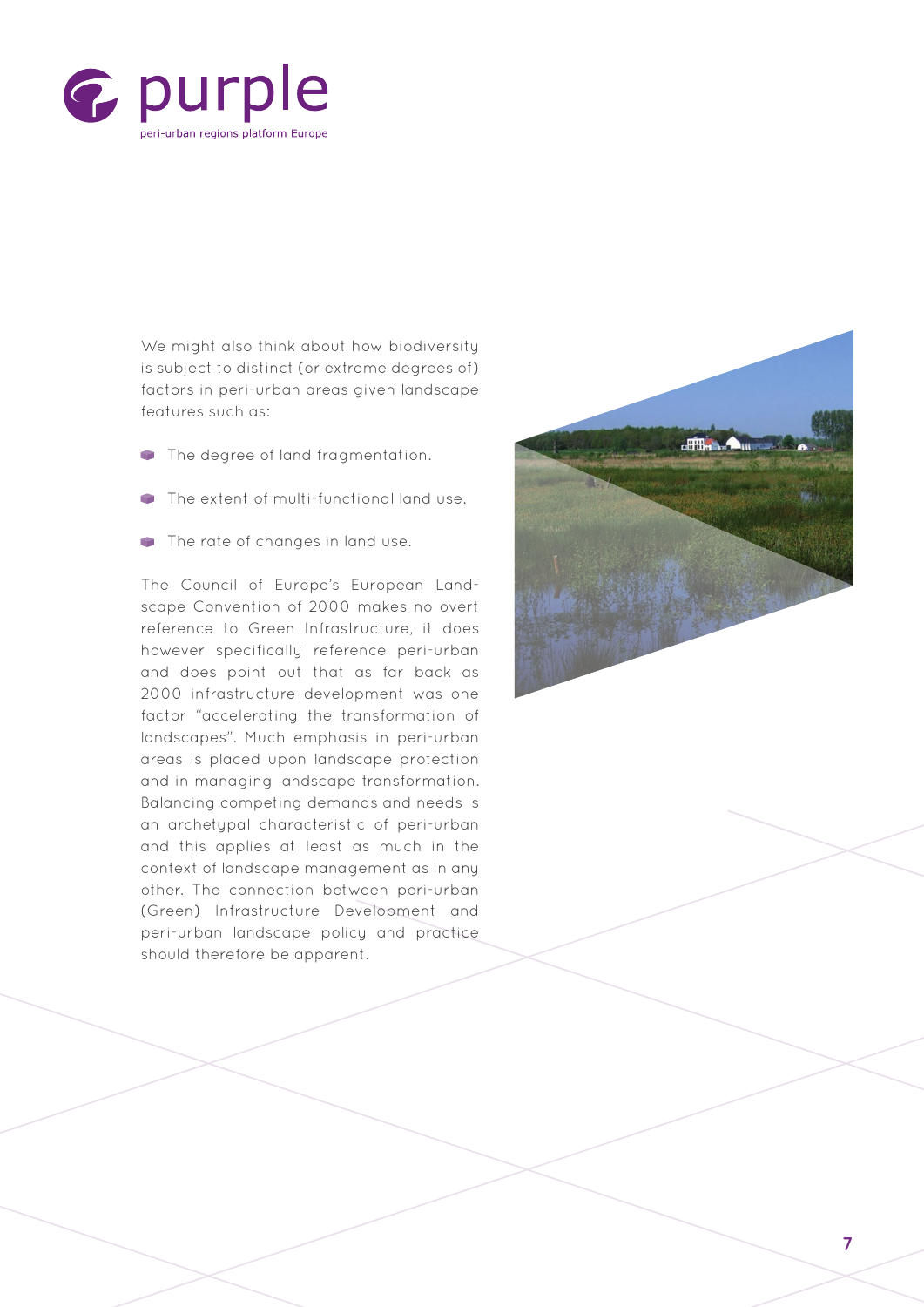

## **3. Relevant policy contexts**

# Paradigms

Green Infrastructure is much talked about and championed and its benefits much lauded. It is a broad concept with definitions to match as we have already seen. It follows that it has an applicability to a number of different policy and practice areas within the environmental, economic and social realms 1 .

Having a working definition for, (and thinking about the characteristics of), GI is helpful. Using (and developing a shared understanding of) the term serves to give it credibility and set it on an equal footing with phraseology such as "built infrastructure" when used to describe alternative land uses.

That overt recognition of equal importance must start at the policy level. In terms of land use policy for instance, any failure to do so makes existing GI vulnerable and lessens opportunities for future joined-up thinking at the appropriate scale.

We also need to think about where this policy emanates. All too often, GI policy and practice is developed, (and managed), at the European, the national and the municipal levels. This misses territorial levels between the first two and the third – Peri-urban areas being an excellent example of a level at which much could be done but one where policy generation is all too often absent.

1. The EC Staff Working Document of May 2013 identifies 16 discrete policy areas towards which GI might make a contribution.

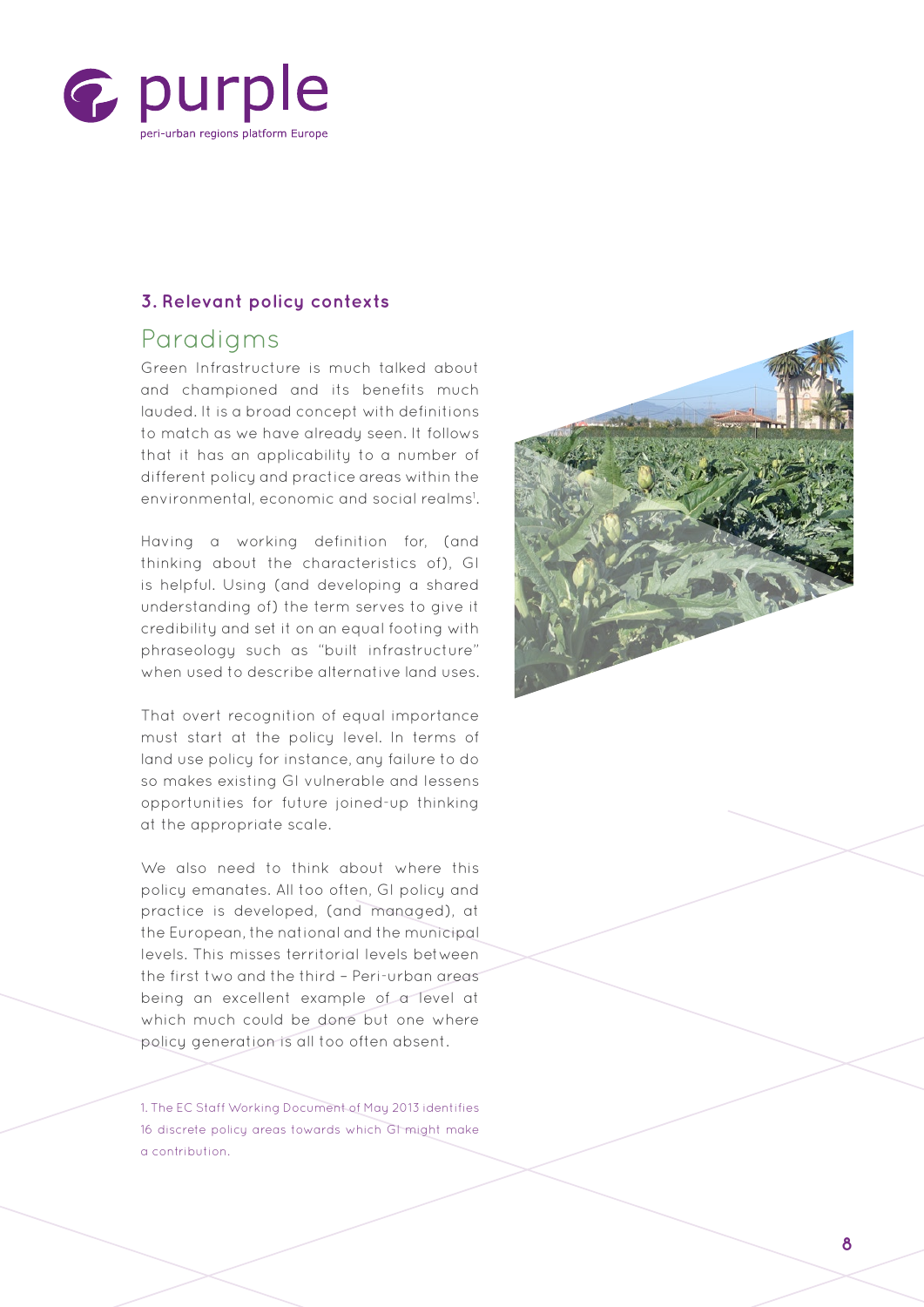

## Policy contexts

For the EU itself, GI has been approached very much from an environmental starting point. For example when perceived as a key step towards the success of the EU 2020 Biodiversity Strategy, where target 2 explicitly calls for GI to be used as a means to maintain and enhance ecosystems and sets out to support work around "biodiversity proofing" and MAES (Mapping and Assessment of Ecosystems and their Services).

In 2013, the EC issued a Communication, "GI - Enhancing Europe's Natural Capital", at the same time chooosing to adopt what it termed an "EU Strategy on *Green Infrastructure*"2. Again this emphasised GI as a means to an end – specifically as a way to restore ecosystems, to ensure connectivity of "natural areas" and to enable species to thrive in their natural habitats – all this for the greater aim that "nature keeps on delivering its many benefits to us".

The land use dimension is neither predominant nor ignored - in 2010 an EC report on GI highlighted how a more integrated



approach to spatial planning can be used to "guide the way development happens". The EU's "Building a *Green Infrastructure* for Europe" reiterates the message about how GI can make a contribution in many (EU) policy areas, athough it attempts no sort of territorial analysis beyond saying that GI applies in both rural and urban settings.

2. This is not a single published strategy position but an amalgam of Communication, Staff Working Document, the supported actions under the 2020 Biodiversity Strategy as above and other supporting documentation. The Council, European Parliament, Committee of the Regions (CoR) and EESC have all published reactions to the strategy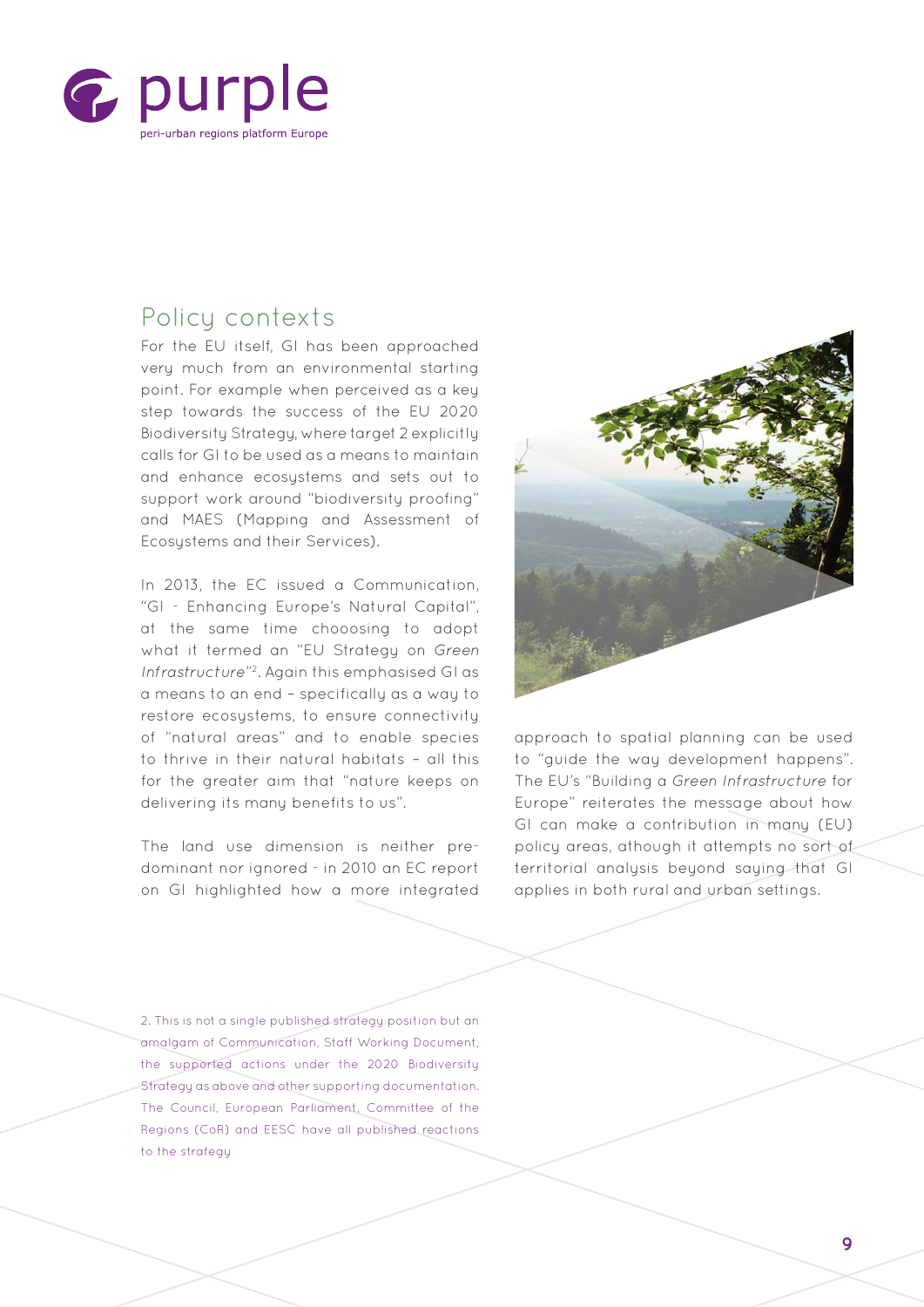

## **4. The nature of Green Infrastructure in peri-urban areas**

We have set out on Page page 5 an amalgam working definition of our subject – *Green Infrastructure*. Of course, we need to go beyond definitions to understand both its nature and significance. One way in which we might do this is by being clear about its features.

## Identifying characteristics

In additional to what we have already set out as defining features, there are also features which we might expect to see as part of GI. They typify it but we are stopping short of regarding them as preconditions or "defining factors".

- **Connectivity** being joined-up is good but not essential. Connected, or at least closely located, habitats can be hugely important in term of biodiversity for example to avoid local extinction of species. Peri-urban territory tends by its nature to be fragmented so the issue has a particular relevance here. In some instances you do need connections for a piece of GI to carry out its designed-for function effectively – for example flood alleviation needs to be designed and maintained at the required scale.
- **Multi-functionality** much GI-will serve more than one purpose and function in more than one way in order to do so. But the two things are not sunonumous:

much multifunctional land use is not related to GI and not all GI has more than one purpose and function. Indeed in some instances attempts to add further functions could detract from the ability to deliver the primary one. We must treat this particular feature with some caution therefore.

 **Breadth and depth of governance** – in common with any subject area where we are looking at multiple interests coming together in some sort of collaborative way, we would expect to see relatively complex governance arrangements in place designed to balance the interests of different actors at different levels. Success in this regard will militate towards maximum win-win success scenarios. Failure may jeopardise an entire operation!

## Determining the significance

We want to achieve a deeper understanding of just what GI might mean in a peri-urban context - for example in an attempt to establish the optimal extent of GI in periurban areas. We can approach this by focusing on the benefits that GI is able to bring; e.g. its role in improving quality of life through providing benefits of different types can be looked at from a large number of angles, for example: (see next page)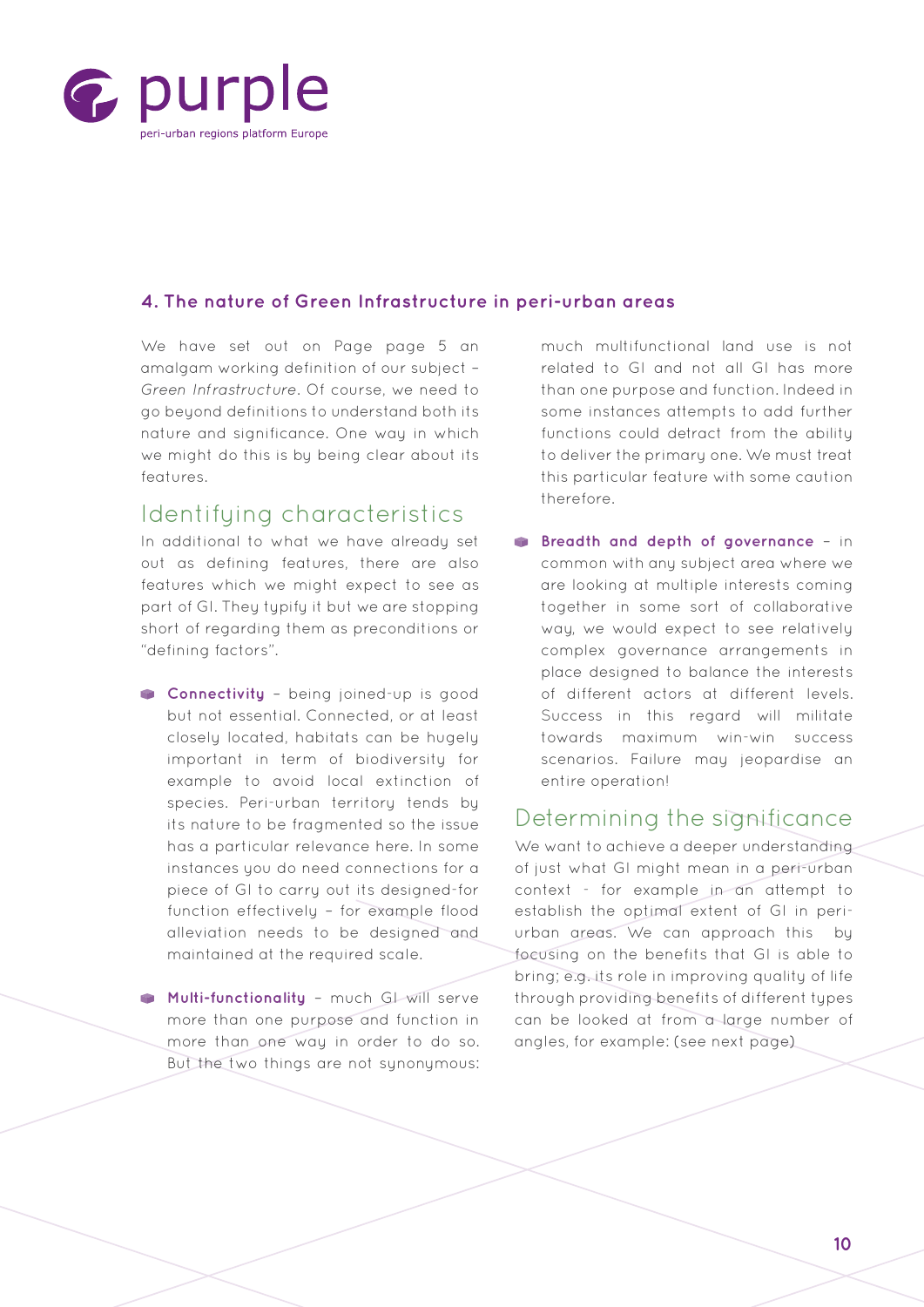

#### **From an environmental perspective a GI resource can help:**

- 1. counterbalance increasing landscape fragmentation.
- 2. maintain and improve wildlife habitats and ensure wildlife exists outside protected areas, in turn beneficial for pollination (good for crops and food production) and pest control.
- 3. maintain the valuable services provided by ecosystems such as cleaning air and water, reducing flood risk, improving soil quality, preventing erosion and storing carbon.
- 4. mitigate effects of climate change, e.g. green roofs and urban tree planting can reduce the urban heat island.

#### **From an economic point of view, it can:**

- 5. boost local economies through regeneration and job creation, whilst potentially also greening the economy.
- 6. serve to develop or preserve local areas' distinctive features and make them attractive for residents, businesses and tourism.

#### **From a social perspective, it can:**

- 7. improve human health and wellbeing through recreation and by providing appealing landscapes.
- 8. reduce crime though provision of wellmaintained and aesthetic and maintained green spaces.

However, much of the above would also apply to managed, and in some cases unmanaged, countryside and indeed the same benefits are often claimed for interventions which lack any obvious "green "dimension.- far less any clear peri-urban dimension. In short, the benefits often cited can certainly not only be claimed for those areas meeting our GI definition "test" above.

For example, we make no special peri-urban GI case for items 2, 4, 5 6 or 8 above, true and valid as they may all happen to be. We do however claim a particular peri-urban significance for:

- **No. 1** given that land fragmentation is an issue of particular importance in periurban areas.
- **No. 3** in part where peri-urban GI can fairly be argued to bring a particular broader geographic benefit in terms of air and water quality, reducing flood risk and carbon storage.
- **No. 7** where there is a particular interplay between urban and peri-urban areas.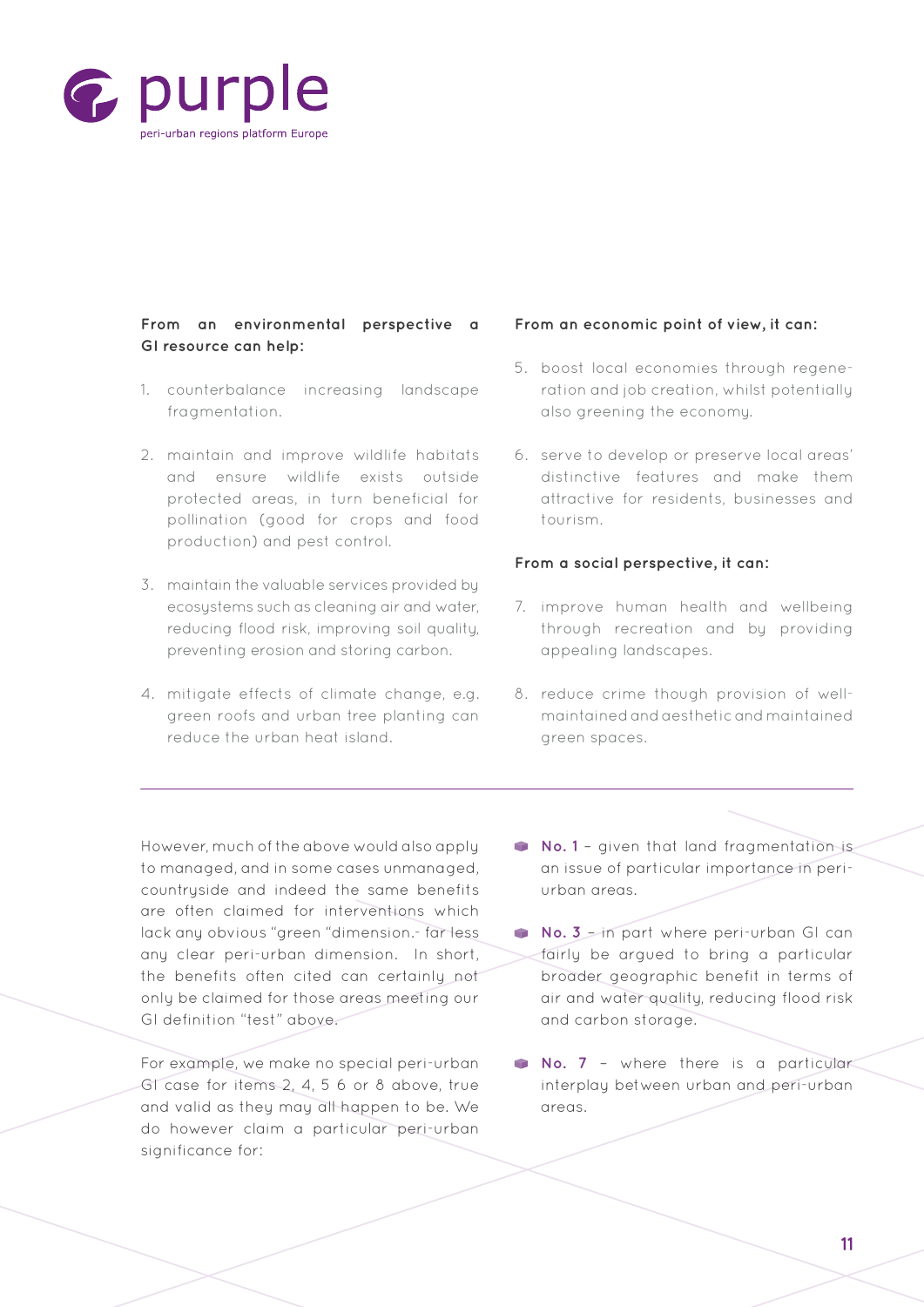

# The unique peri-urban contribution

Urban GI is perfectly valid and quite rightly recognised as important. Activity which would pass the definition test for GI also takes place in more rural areas but is less often thought of as GI.

Peri-urban based interventions though have a particular role to make in terms of volume, breadth and scope.

- **Volume** in that open space is far more readily available than in urban areas;
- **Breadth** in that there is a greater number of feasible options than elsewhere and;
- **Scope** insofar as they can deliver benefits that go beyond their own immediate geographic localities.

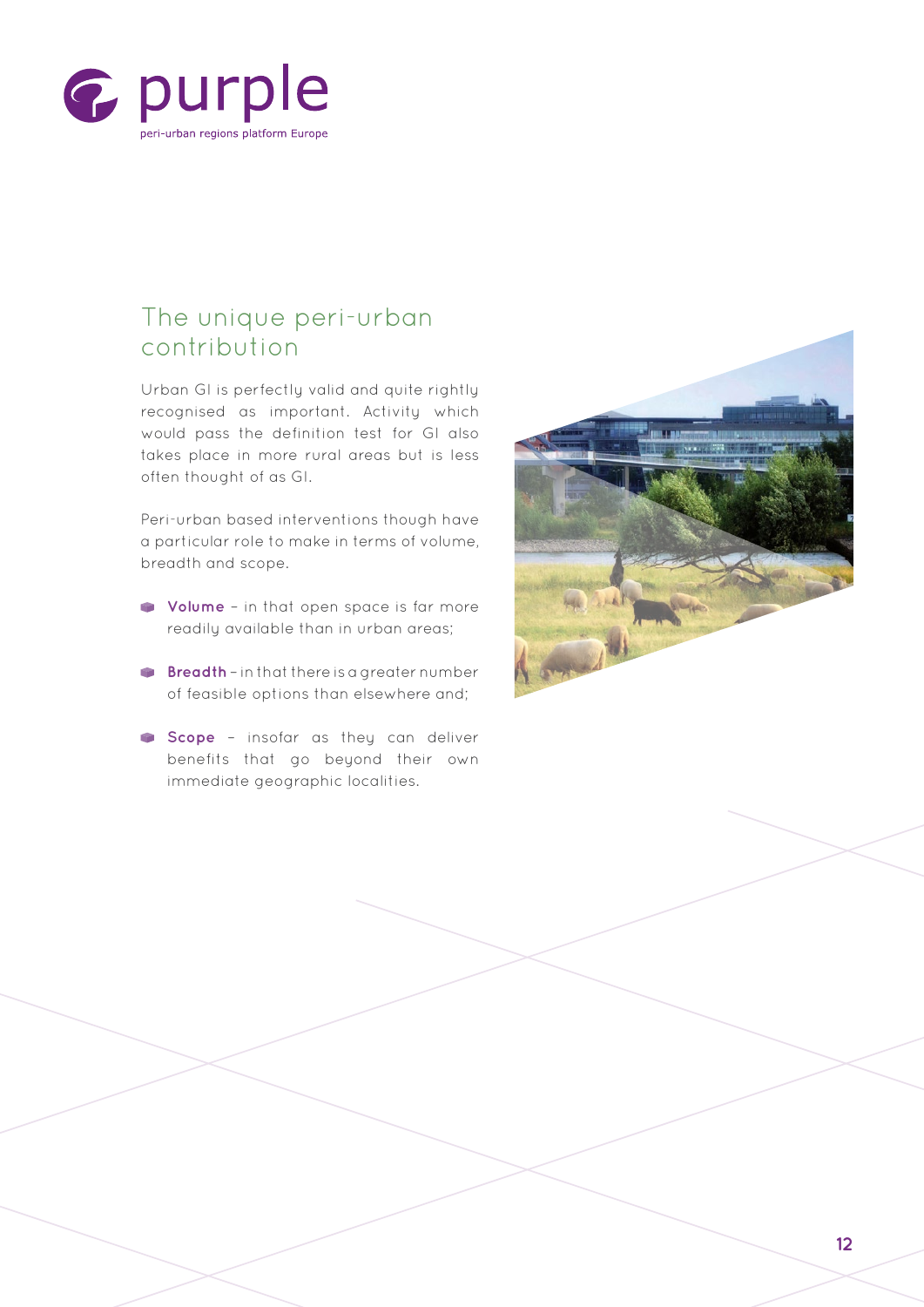

## **5. Opportunities and threats for peri-urban Green Infrastructure**

There are particular opportunities of broad benefit to be gained from peri-urban GI; at the same time there are challenges which have a particular peri-urban dimension to them.

## Strengths and opportunities

Urban Green Infrastructure options are often spatially restricted. Developing GI in already built upon ground offers limited scope for adaption and can be not a lot more than an exercise in retrofitting – valuable as that might be. Peri-urban areas on the other hand have far greater scope in design terms.

Glin peri-urban areas might be used as a way of revisiting land use debates in areas of existing protection designations. This might apply for example on land where building is controlled or limited such as "green belts" a predominantly peri-urban phenomenon.

**Peri-urban areas lend themselves es**pecially well to experimental approaches where GI is built in to the thinking from the earliest possible stage.

For example we could look to see whether and how the generally accepted benefits of GI can be maximised in territory where there is greater scope for radical land use change than in an already built-upon environment and greater opportunity to plan for GI at an earlier stage.

It is in peri-urban areas where we might typically find the greatest experience and expertise in balancing competing demands as regards land use.

## Risks and threats

Counter-balancing land fragmentation has already been referenced as a potential benefit of GI. The starting point is often more acute in peri-urban areas as contrasted to others given that the territorial nature of peri-urban areas predisposes it to this factor.

Peri-urban areas face challenges regarding not only the way in which land is fragmented but also its cost and therefore affordability. In a similar way to multifunctionality being characteristic and of benefit, the scope for multiple possible uses can increase competition over ownership and use and hence financial cost.

We refer elsewhere in this paper to a lack of policy interventions aimed at levels between the very local and the regional and upwards. Should this situation persist we risk missing the chance to do much valuable work.

By failing to realise the distinctiveness of GI in different types of territory and adopting an inflexible one size fits all policy framework we risk missing significant opportunities.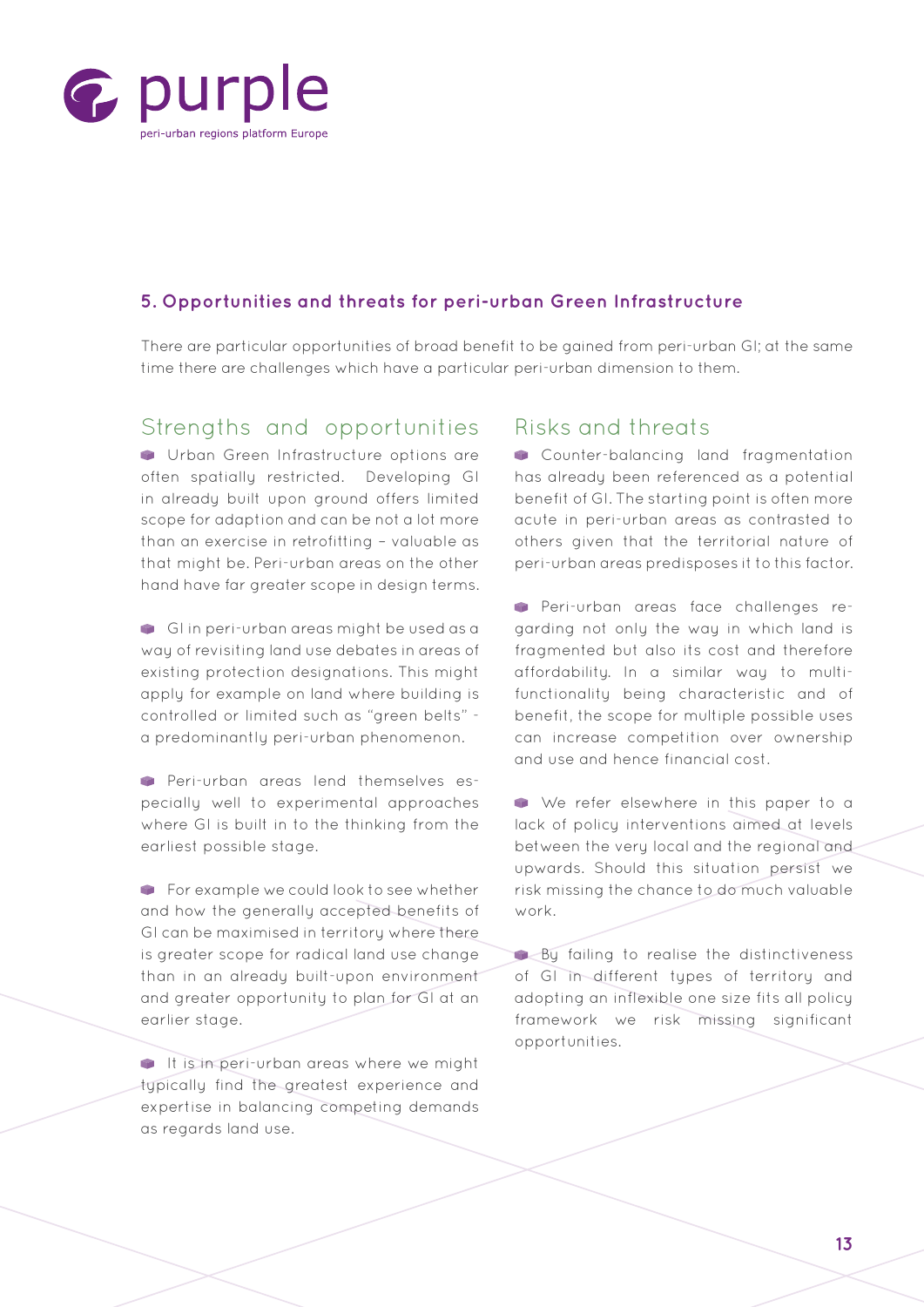

## **6. Developing an agenda for peri-urban Green Infrastructure**

An agenda for peri-urban GI should be built upon a clear understanding of its (GI's) defined meaning, its character and nature, its unique potential and the particular challenges it faces in the ways set out in various other sections of this paper.

Any agenda will need to be broad enough to encompass considerations of policy and practice across a range of topics but especially with regard to environmental matters and land use planning. That reflects the two overarching concerns around periurban territory in general. At the same time any such agenda will need to acknowledge and take account of all the environmental, economic and social dimensions which apply as per section 4 of this paper.

The environmental dimension should be to the fore; we will want to be sure not to lose the central focus on biodiversity, ecosystems, connected habitats etc and upon how using the creation, maintenance and protection of peri-urban GI can be a key driver towards environmental ends.

We have already pointed out the importance of GI in general being recognised as a concept and approach with equal validity (and hence status) as others. It is vital that GI is thought about, and acted upon, in the same way as built infrastructure – that it is planned and legislated for in the same (or better!) ways and that it is recognised as an option with equal merit and importance to alternatives. It should not be consigned to being an option only for "left-overs", or as some sort of "nice to have" afterthought once the important things have been dealt with!

That applies to GI regardless of its location of course but our point is that a key building block for achieving that recognition, and for developing an agenda for peri-urban GI more specifically, should be open recognition of the unique potential for peri-urban space to act as an experimental ground for GI interventions. PURPLE is happy to play a lead role in that process but calls for support from other interested stakeholders.

Peri-urban GI can lead the way compared to both urban (where inherent restrictions apply to a far greater extent) and to rural areas where GI is less of an issue in a setting where "green" predominates anyway. That role needs to be recognised, acknowledged and incentivised – and all three dimensions should form part of any peri-urban GL agenda.

PURPLE will continue to urge policy makers at all levels to review their existing evidence and policies in order to respond in a more agile manner to the sorts of opportunities and benefits that peri-urban GI has to offer. Without this conscious effort, properly integrated, fully functioning GI cannot be achieved. Acknowledgment of that last fact will also need to be clearly incorportated in any agenda we succeed in developing.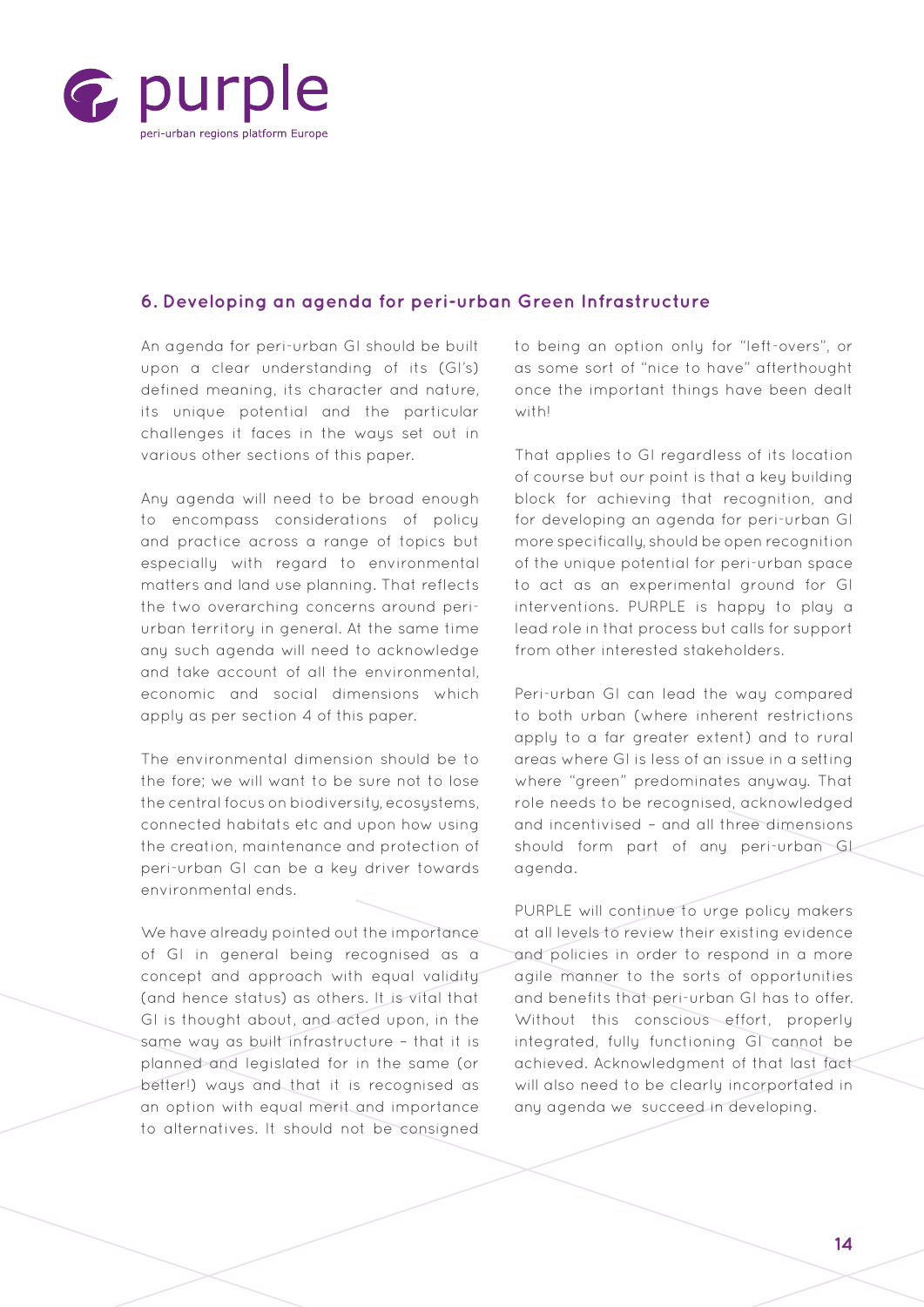

## **7. Questions for policy-makers**

What can policy-makers and regulators do to make sure that the key contribution of peri-urban GI is recognised, understood and maximised?

We have referred to the need to make GI more central to our thinking and to give it equal status with other approaches. How can policy-makers most effectively help make this happen?

One particular approach might be to shape a system where regional and local actors are not so much required to consider on a case by case basis whether a GI intervention is appropriate and to explain that; but rather to demonstrate how and why they have considered and rejected somehow incorporating GI. Can policy shift the default setting here?

Can policy be used to help accurately determine the optimum extent of peri-urban GI?

**In this paper we have cited a definition** of GI which explicitly references the role GI might play in connecting rural and urban areas. What can policy-makers do to help increase the take-up of this key dimension in the thinking and approach of others?

How can peri-urban GI be incentivized? Given what we know about the nature of peri-urban places as opposed to other types of territory, are specific measures or mixes of measures called for?

PURPLE sees specific challenges for policymakers in this area and is keen to work with them to explore:

How they can best ensure that planning for Green Infrastructure is planned, built and maintained as with any other form of infrastructure required by new developments.

How best to quarantee the interests of peri-urban areas when implementing GI initiatives of broader geographical value.

How we can ensure there is some sort of equity between where and how investments are made and where and how benefits are enjoyed.

How we can best communicate the multidimensional benefits of GI (environmental, economic and social).

How to do that whilst at the same time not losing sight of the particular nature and purpose of GI and damaging its distinctive identity.

How best to develop a sense of "shared" ownership" of GI initiatives designed and developed as part of local "place shaping".

How best to ensure that GI is given equal status with other infrastructure when decisions are made about competing land uses.

How to ensure that GI, once created, is protected and not lost to subsequent development.